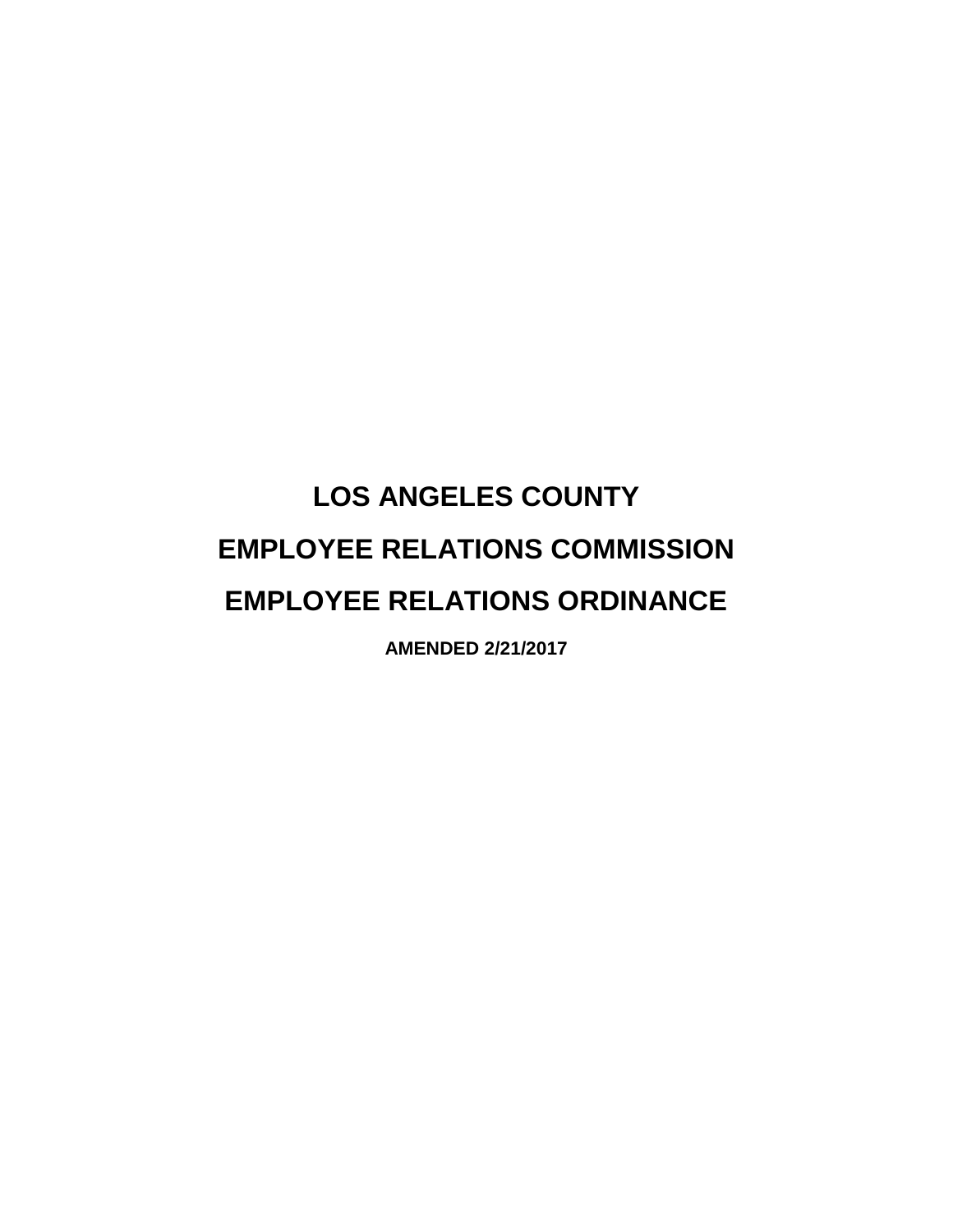## **LOS ANGELES COUNTY EMPLOYEE RELATIONS ORDINANCE**

## **AMENDED 2/21/2017**

## **Sections:**

- 5.04.010 Title of provisions.
- 5.04.020 Policy statement.
- 5.04.030 Definitions.
- 5.04.040 Construction and interpretation of chapter provisions.
- 5.04.050 Administration.
- 5.04.060 Availability of data.
- 5.04.070 Employee rights.
- 5.04.080 County rights.
- 5.04.090 Consultation and negotiation-Scope.
- 5.04.100 Employee relations commission-Continued-Membership qualifications.
- 5.04.110 Employee relations commission-Length of service- Vacancy.
- 5.04.120 Employee relations commission-Vacancies-Procedure.
- 5.04.130 Employee relations commission-Appointment of members.
- 5.04.140 Employee relations commission-Meetings.
- 5.04.160 Employee relations commission-Powers and duties.
- 5.04.170 Employee relations commission-Rules and procedures.'
- 5.04.180 Employee relations commission-Conflict of interest.
- 5.04.190 Employee relations comrnission-Office, staff, and supplies.
- 5.04.200 Employee representation units-Establishment procedures.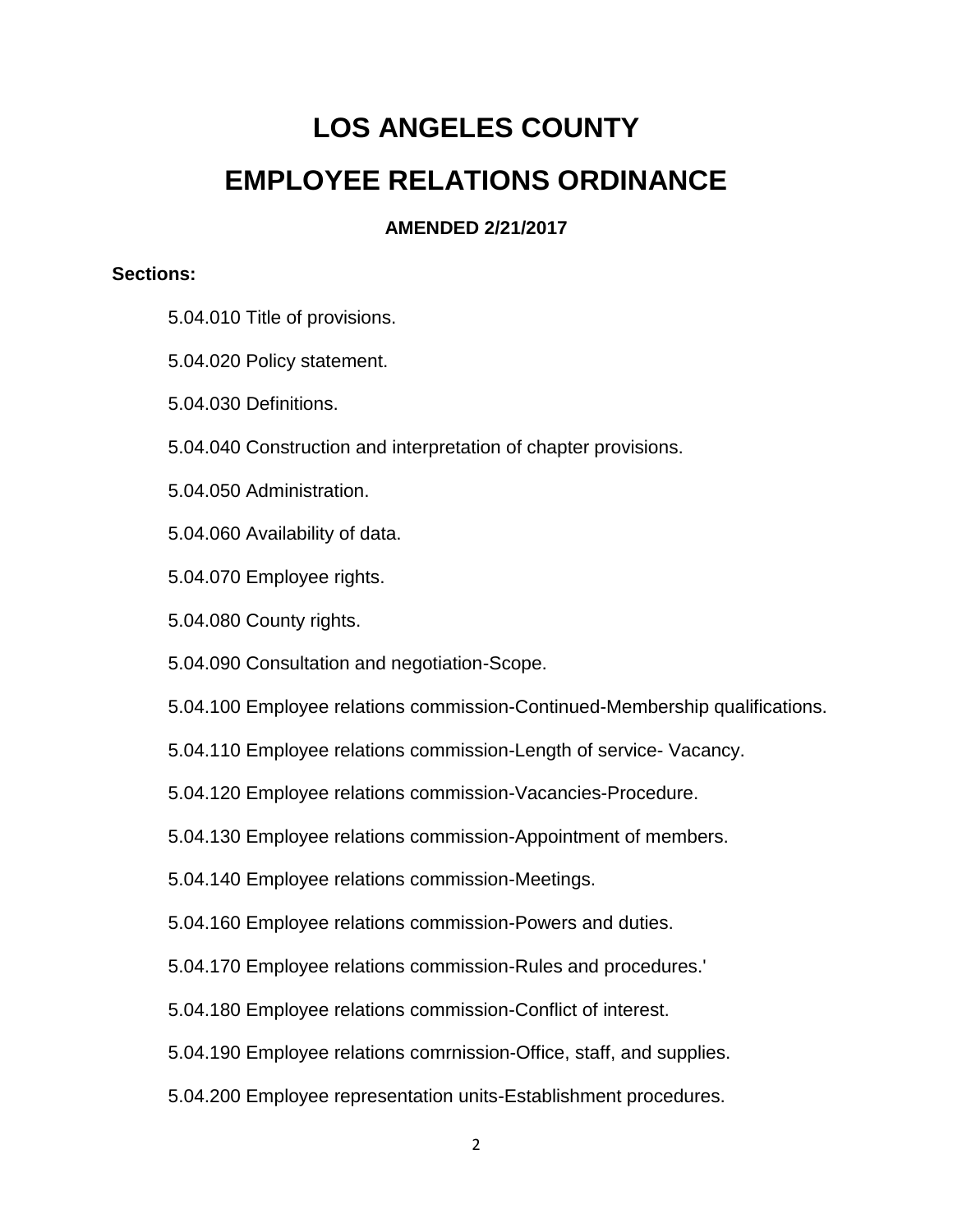5.04.210 Certification of employee organizations.

5.04.220 Activity of organizations on county property-Payroll deductions.

5.04.230 Grievances.

- 5.04.240 Unfair employee relations practices designated-Corrective action.
- 5.04.250 Impasse resolution procedures.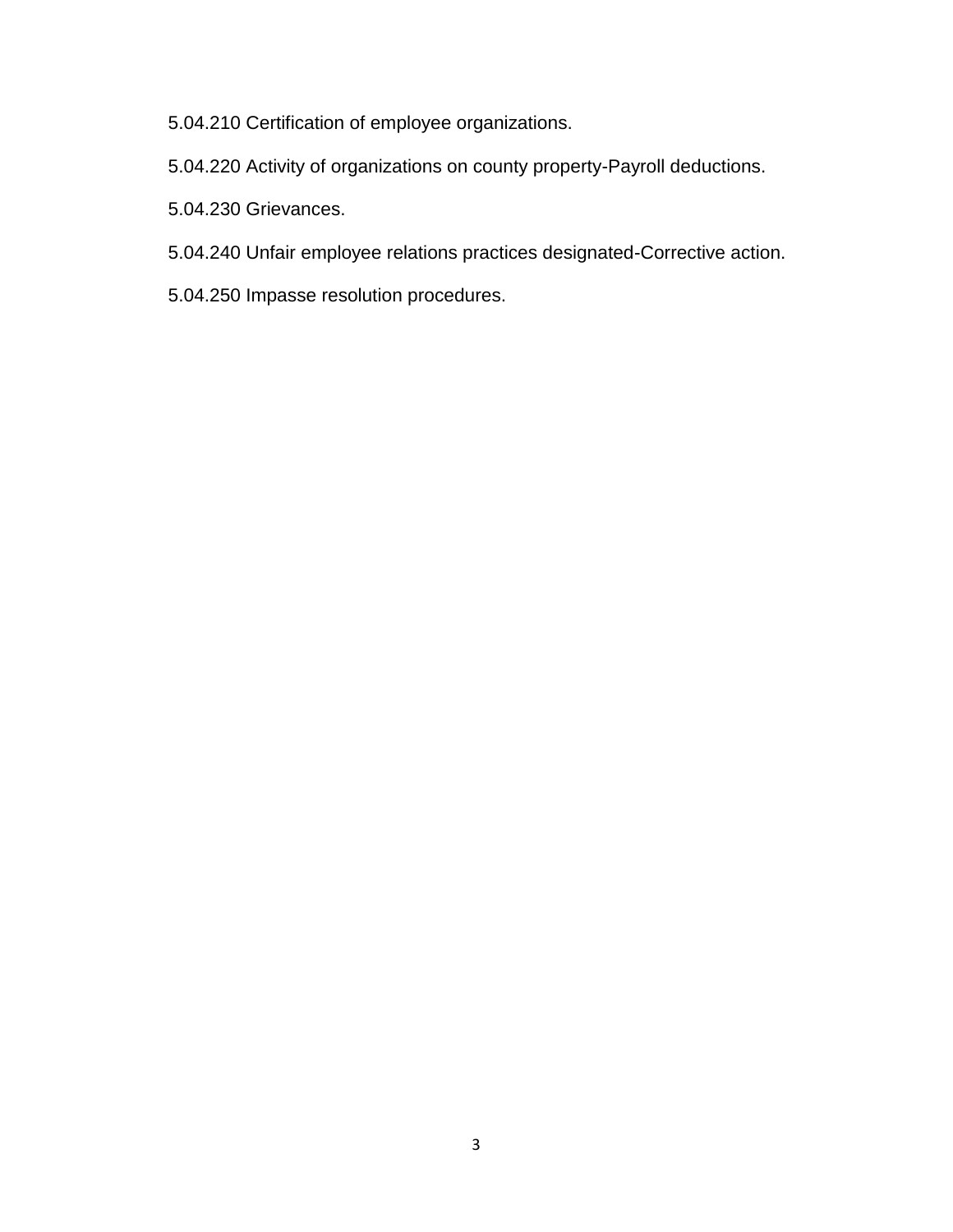5.04.010 - Title of provisions.

The ordinance codified in this chapter shall be known as the "employee relations ordinance of the county of Los Angeles."

(Ord. 9646 § 1, 1968.)

5.04.020 - Policy statement.

The board of supervisors of the county of Los Angeles declares that it is the public policy of the county and the purpose of the ordinance codified in this chapter to promote the improvement of personnel management and relations between the county of Los Angeles and its employees and to protect the public by assuring, at all times, the orderly and uninterrupted operations and services of county government. This policy is supplemented by provisions:

A. Recognizing and defining the rights of employees to join organizations of their own choosing for the purpose of representation on matters affecting employee relations or to represent themselves individually in dealing with the county;

B. Establishing formal rules and procedures to provide for the orderly and systematic presentation, consideration and resolution of employee relations matters; and

C. Creating an independent employee relations commission to ensure that all county employees and their representatives are fairly treated, that their rights are maintained, and that their requests are fairly heard, considered and resolved.

(Ord. 9646 § 2, 1968.)

5.04.030 - Definitions.

As used in the ordinance codified in this chapter, the following terms shall have the meanings indicated:

A. "Certified employee organizations" or "certified employee representative" means an employee organization, or its duly authorized representative, that has been certified by the employee relations commission as representing the majority of the employees in an appropriate employee representation unit.

B. "Commission" means the Los Angeles County employee relations commission established pursuant to Sections 5.04.100 through 5.04.190.

C. "Confidential employee" means an employee who is privy to decisions of county management affecting employee relations.

D. "Consult" or "confer" means to communicate verbally or in writing for the purpose of presenting and obtaining views or advising of intended actions.

E. "County" means the county of Los Angeles, a body corporate and politic, and political subdivision of the state of California, and where appropriate herein, "county" refers to board of supervisors, the governing body of the county, or any duly authorized management representative as herein defined.

F. "Employee" means any person employed by the county in a position in the classified civil service.

G. "Employee organization" means any lawful organization which includes employees of the county and which has as one of its primary purposes representing such employees in their employment relation with the county; provided, however, that said organization has no restriction on membership based on race, color, creed, sex or national origin.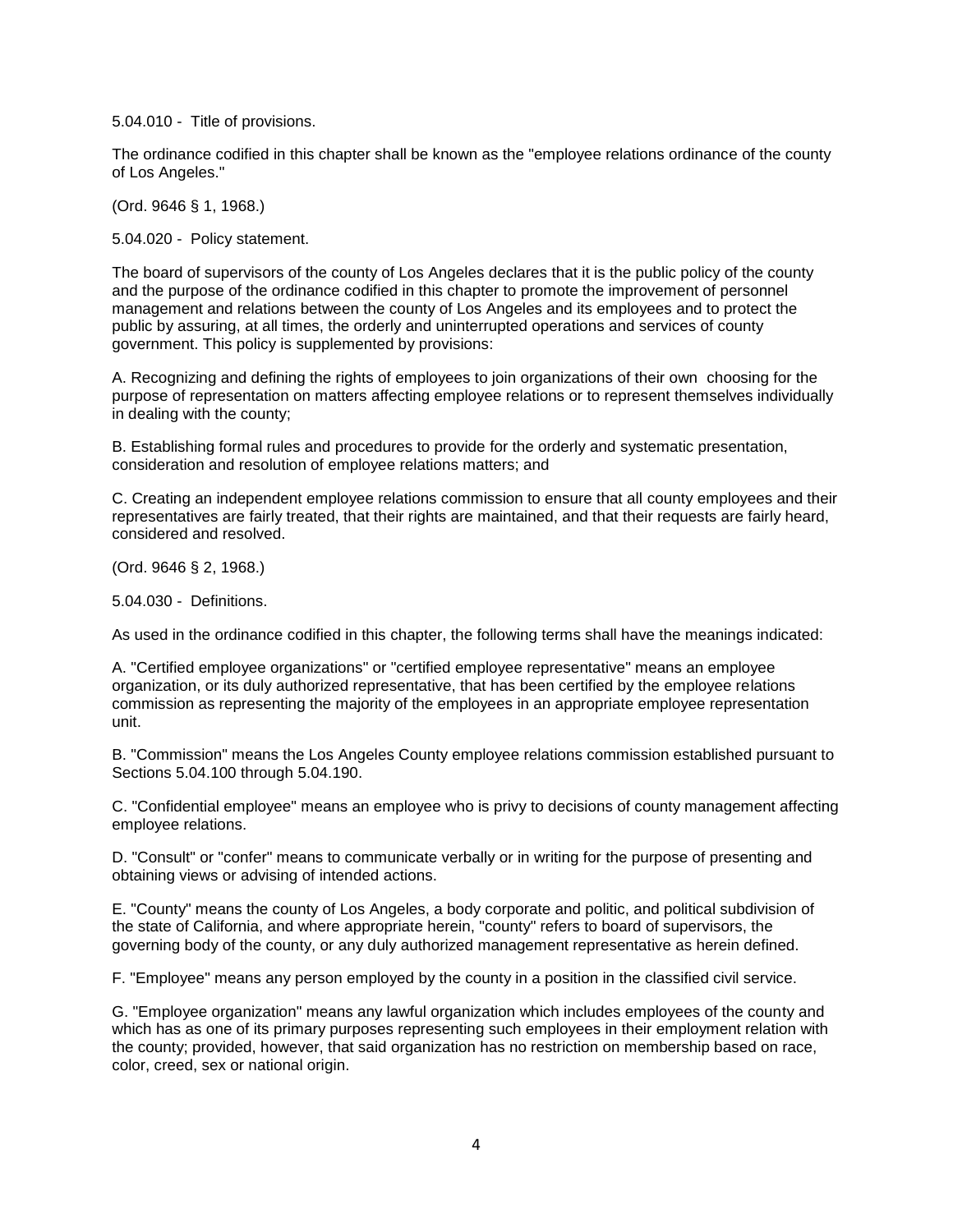H. "Employee relations" means the relationship between the county and its employees and their employee organizations, or when used in a general sense, the relationship between management and employees or employee organizations.

I. "Employee representation unit" means a unit established pursuant to Section 5.04.200 of this chapter.

J. "Fact-finding" means identification of the major issues in a particular dispute, review of the positions of the parties, resolution of factual differences by one or more impartial fact-finders and, the making of recommendations for settlement when directed by the commission.

K. "Impasse" means a deadlock in negotiations between a certified employee organization and the county over any matters required to be negotiated, or over the scope of the subject matter of negotiations.

L. "Management employee" means any employee having significant responsibilities for formulating and administering county policies and programs, and includes the chief executive officer, department heads, and any other employees who are so designated by the director of personnel based upon the recommendation of the department head or department heads concerned. For the purpose of this chapter, such persons shall not exceed two percent of the total number of full-time employees of the county.

M. "Management representative" means a department head as defined in Section 2.02.190 of this code, the administrative code of the county of Los Angeles, and includes the chief executive officer and the director of personnel, or any duly authorized representative of such department head or officer.

N. "Mediation" means the efforts of an impartial third person or persons, functioning as intermediaries, to assist the parties in reaching a voluntary resolution to an impasse.

O. "Negotiation" means performance by duly authorized management representatives and duly authorized representatives of a certified employee organization of their mutual obligation to meet at reasonable times and to confer in good faith with respect to wages, hours, and other terms and conditions of employment, and includes the mutual obligation to execute a written document incorporating any agreement reached. This obligation does not compel either party to agree to a proposal or to make a concession. Agreements concerning any matters within the exclusive jurisdiction of the board of supervisors or concerning any matters not otherwise delegated by the board shall become binding when executed by the board of supervisors and affected certified employee organizations. Agreements concerning matters within the exclusive jurisdiction of management representatives, or otherwise delegated to them by the board, shall become binding when executed by said affected management representatives and affected certified employee organizations.

P. "Ordinance" means, unless otherwise specified herein, the employee relations ordinance of the county of Los Angeles.

Q. "Professional" means:

1. A classification of employees engaged in work;

a. Predominantly intellectual and varied in character as opposed to routine mental, manual, mechanical, or physical work,

b. Involving the consistent exercise of discretion and judgment in its performance,

c. Of such a character that the output produced or the result accomplished cannot be standardized in relation to a given period of time, and

d. Requiring knowledge of an advanced type in a field of science or learning customarily acquired by a prolonged course of specialized intellectual instruction and study in an institution of higher learning or a hospital, as distinguished from a general academic education or from an apprenticeship or from training in the performance of routine mental, manual or physical processes; or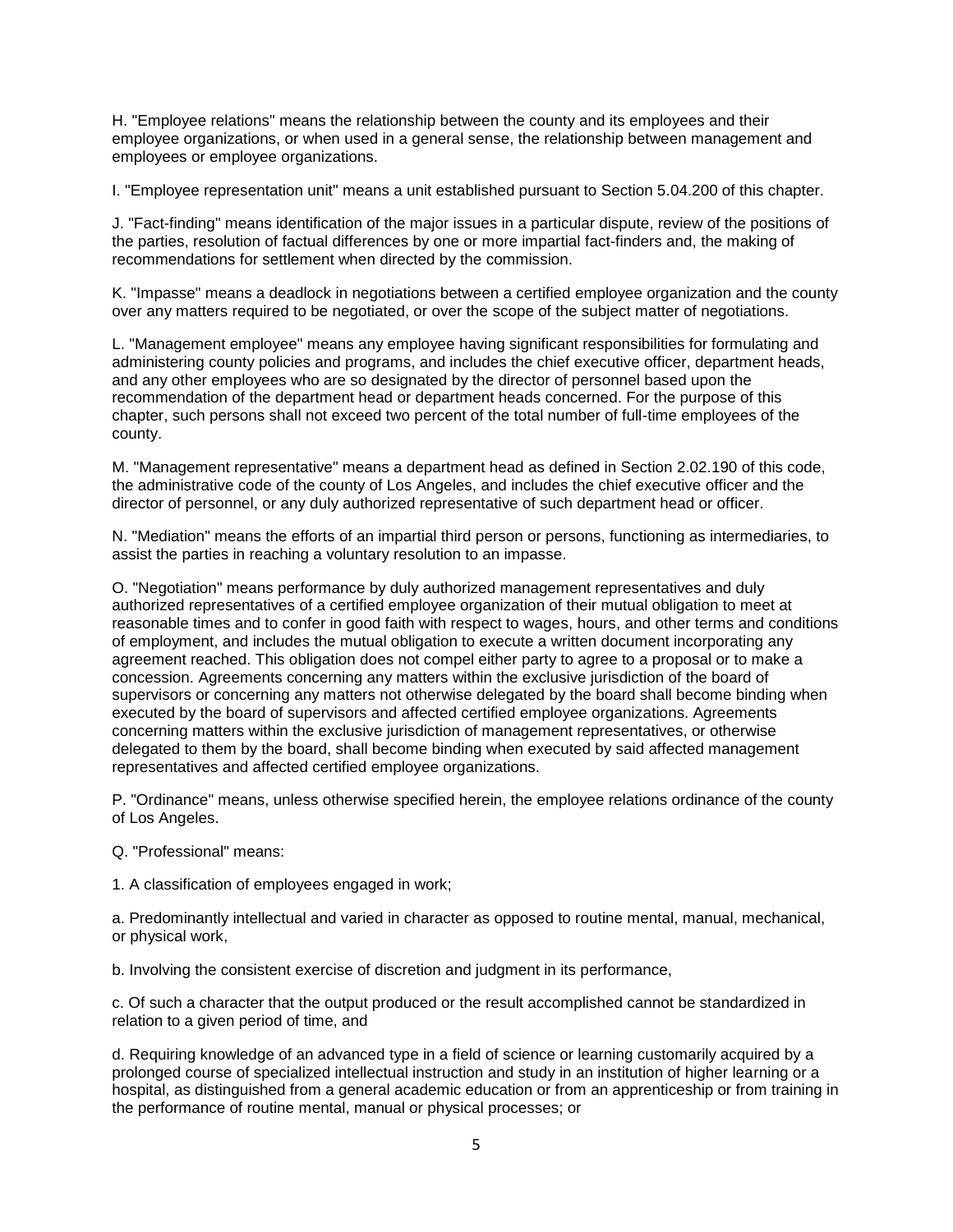2. A classification of employees who:

a. Have completed the courses of specialized intellectual instruction and study in paragraph 1 d of this subsection, and

b. Are performing related work under the supervision of a professional person in order to qualify to become a professional employee as defined in subdivision 1 of this subsection.

R. "Supervisory employee" means any employee, having authority to exercise independent judgment in the interest of the county, to hire, transfer, suspend, lay off, recall, promote, discharge, assign, reward or discipline other employees, or having the responsibility to direct them, or to adjust their grievances, or effectively to recommend such action if in connection with the foregoing the exercise of such authority is not of a merely routine or clerical nature, but requires the use of independent judgment.

(Ord. 2013-0035 § 2, 2013; Ord. 9646 § 3, 1968.)

5.04.040 - Construction and interpretation of chapter provisions.

A. Nothing contained in the ordinance codified in this chapter shall abrogate any written agreements between any employee organization and the county in effect on October 4, 1968, the effective date of the ordinance codified herein. All such agreements shall continue in effect for the duration of the term specified therein unless modified or rescinded by mutual agreement of the parties thereto.

B. Nothing in this chapter shall be construed to deny any person or employee the rights granted by federal and state laws and the County Charter provisions.

C. The rights, powers and authority of the board of supervisors in all matters, including the right to maintain any legal action, shall not be modified or restricted by this chapter.

D. The enactment of the ordinance codified in this chapter shall not be construed as making the provisions of Section 923 of the California Labor Code applicable to employees of the county.

E. The provisions of this chapter are not intended to conflict with the provisions of Chapter 10, Division 4, Title 1 of the Government Code of the state of California (Sections 3500 et seq.) as amended in 1968.

(Ord. 9646 § 16, 1968.)

5.04.050 - Administration.

It is the policy of the county to provide for the orderly, systematic and coordinated administration of all matters involving employee relations. In order to implement and coordinate the policies and procedures set forth in this chapter, the county shall have authority to adopt rules and regulations not inconsistent with law, including Ordinances 9646 and 85-0032 or any other county ordinance, which shall be applicable to any or all departments, agencies or boards of the county in establishing and enforcing the employee relations program provided for herein. Nothing in this chapter shall prevent the chief executive officer from promulgating regulations governing relations between the county and the employee organizations not certified by the commission.

(Ord. 2013-0035 § 3, 2013: Ord. 85-0032 § 1(a), 1985: Ord. 9646 § 14, 1968.)

5.04.060 - Availability of data.

A. To facilitate negotiations, the county shall provide to certified employee organizations concerned the published data it regularly has available concerning subjects under negotiation, including data gathered concerning salaries and other terms and conditions of employment provided by comparable public and private employers, provided that when such data is gathered on a promise to keep its source confidential, the data may be provided in statistical summaries but the sources shall not be revealed.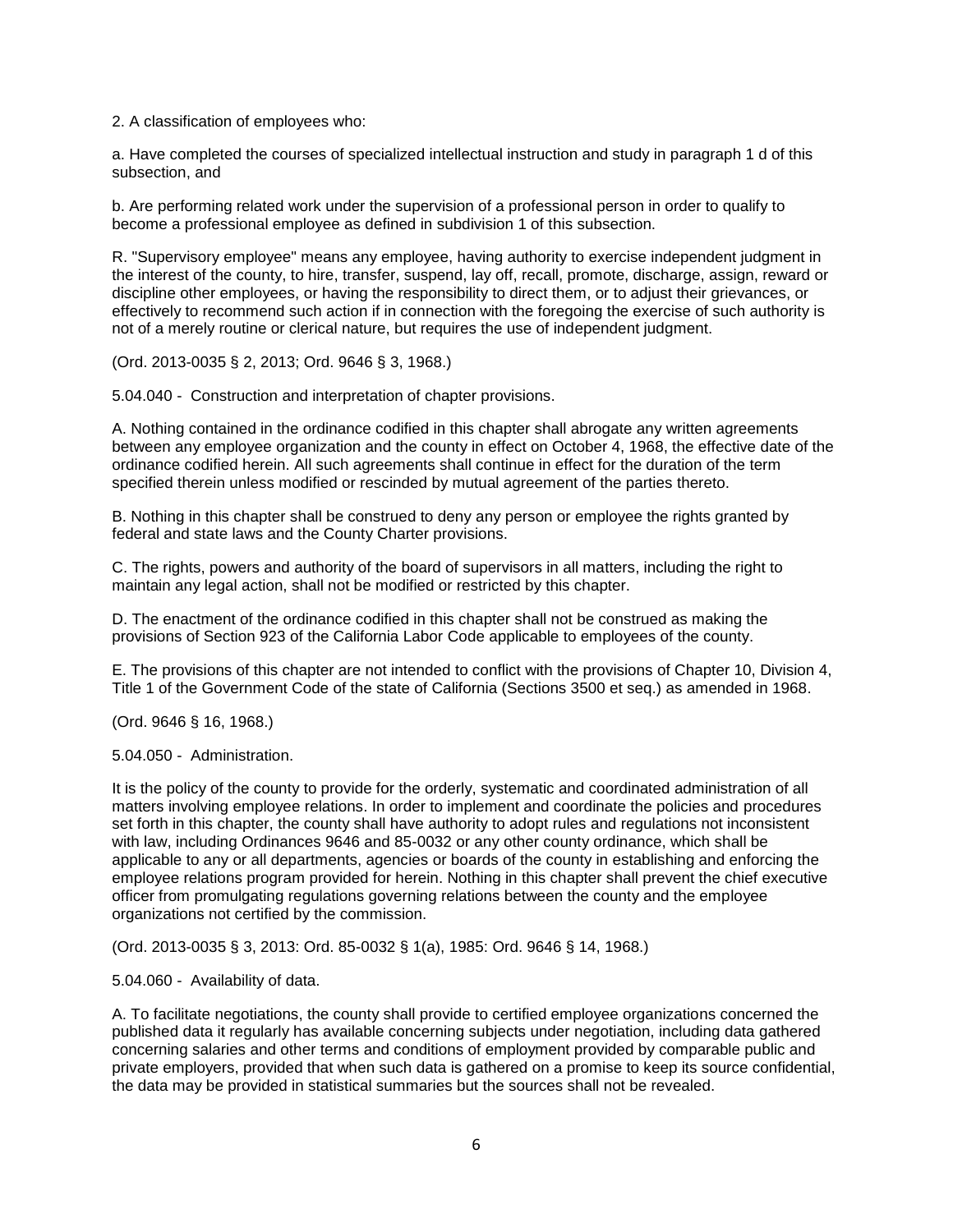B. If an election for certification as the majority representative of the employees in an appropriate employee representation unit has been ordered, the chief executive officer shall provide, upon request by an employee organization which has qualified to be included on the ballot, a list of the names and departments of employees in the unit. Said list shall be provided not later than fifteen days prior to the date of said election.

(Ord. 2013-0035 § 4, 2013: Ord. 85-0032 § 1(b), 1985: Ord. 9646 § 15, 1968.)

5.04.070 - Employee rights.

Employees of the county shall have the right to form, join and participate in the activities of employee organizations of their own choosing for the purpose of representation of all matters of employee relations. Employees of the county also shall have the right to refuse to join, or participate in the activities of employee organizations and shall have the right to represent themselves individually in their employment relations with the county. No employee shall be interfered with, intimidated, restrained, coerced or discriminated against because of his exercise of these rights.

(Ord. 9646 § 4, 1968.)

5.04.080 - County rights.

It is the exclusive right of the county to determine the mission of each of its constituent departments, boards and commissions, set standards of services to be offered to the public, and exercise control and discretion over its organization and operations. It is also the exclusive right of the county to direct its employees, take disciplinary action for proper cause, relieve its employees from duty because of lack of work or for other legitimate reasons, and determine the methods, means and personnel by which the county's operations are to be conducted; provided, however, that the exercise of such rights does not preclude employees or their representatives from conferring or raising grievances about the practical consequences that decisions on these matters may have on wages, hours and other terms and conditions of employment.

(Ord. 9646 § 5, 1968.)

5.04.090 - Consultation and negotiation—Scope.

A. All matters affecting employee relations, including those that are not subject to negotiations, are subject to consultation between management representatives and the duly authorized representatives of affected employee organizations. Every reasonable effort shall be made to have such consultation prior to effecting basic changes in any rule or procedure affecting employee relations.

B. The scope of negotiation between management representatives and the representatives of certified employee organizations includes wages, hours, and other terms and conditions of employment within the employee representation unit.

C. Negotiation shall not be required on any subject preempted by federal or state law, or by County Charter, nor shall negotiation be required on employee or employer rights as defined in Sections 5.04.070 and 5.04.080 of this chapter. Proposed amendments to this chapter are excluded from the scope of negotiation.

D. Management representatives and representatives of certified employee organizations may, by mutual agreement, negotiate on matters of employment concerning which negotiation is neither required nor prohibited by this chapter.

(Ord. 9646 § 6, 1968.)

5.04.100 - Employee Relations Commission—Continued—Membership Qualifications.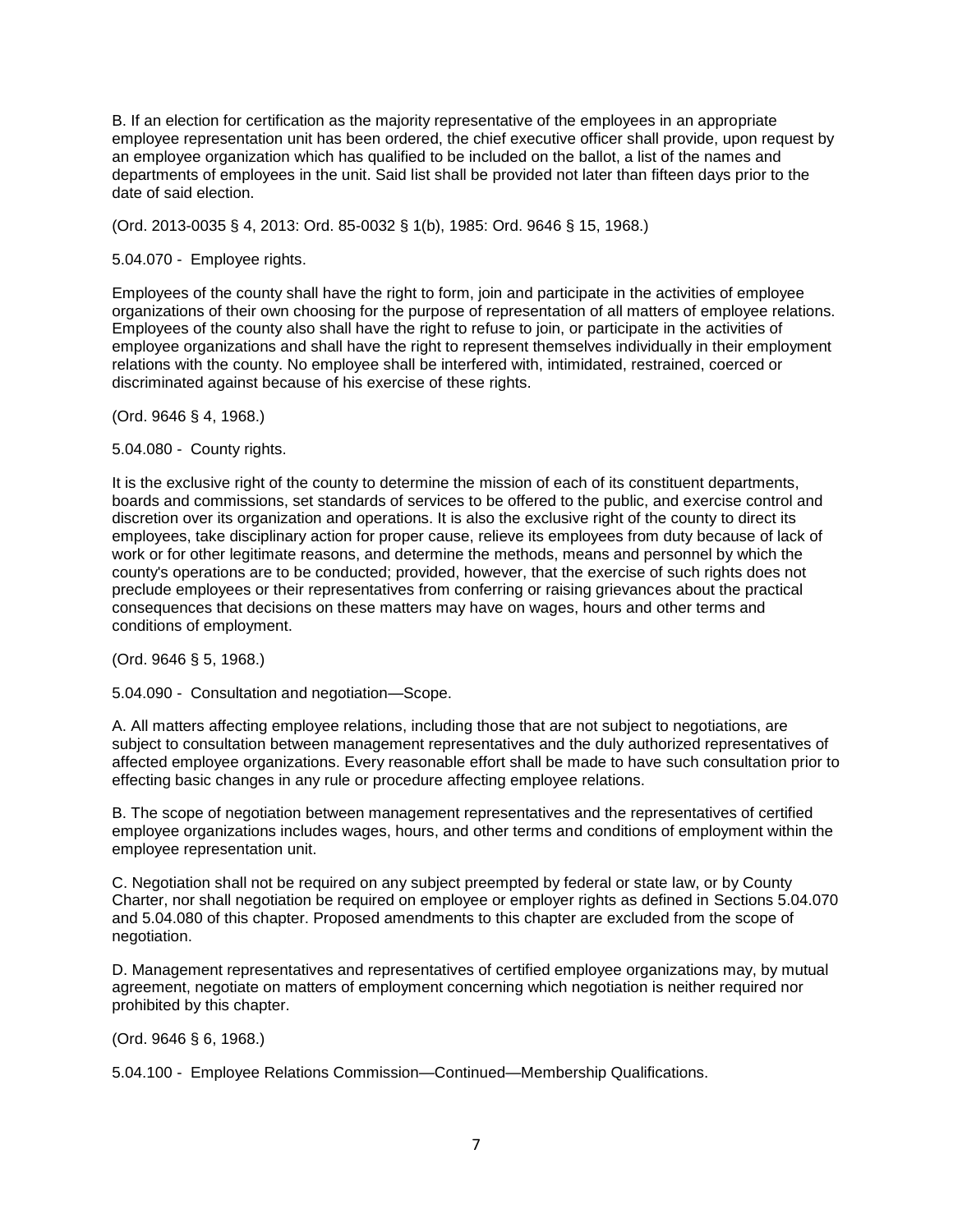A. There is continued a Los Angeles County Employee Relations Commission, which shall implement and administer the provisions of this chapter.

B. The Commission shall have three positions as provided in section 5.04.130. A member of the Commission shall be appointed to a vacant position by, and serve at the pleasure of, the Board of Supervisors, which shall be referred to in this chapter as the "Board." The members of the Commission shall have expertise in the field of employee relations, shall reside in Los Angeles County and shall possess the integrity and impartiality necessary to protect the public interest as well as the interest of the County and its employees. The Board, if it finds that the best interests of the County will be served, may waive the residency requirement for a period not to exceed one year.

(Ord. 2017-0008 § 1, 2017: Ord. 2013-0035 § 5, 2013: Ord. 2006-0010 § 1, 2006: Ord. 90-0086 § 26(a), 1990: Ord. 9646 § 7(a), 1968.)

5.04.110 - Employee Relations Commission—Length of Service—Vacancy.

The provisions of this section shall apply to a position on the Commission at the expiration of the term of the member occupying that position on the effective date of this amendment or the vacancy of such member's position upon his or her death, resignation, or removal by the Board.

A. Each member of the Commission shall serve at the pleasure of the Board. The period of service for each position on the Commission shall be either three years from the date of appointment if the member is appointed at the beginning of the term of that position, or the remaining portion of the three-year period if the member is appointed after the three-year period for the position has begun.

B. No member of the Commission may serve more than two consecutive full periods of service as specified in subsection A. The Board may, by order, extend this length of service or waive this limit for individuals or the Commission as a whole.

C. The three-year term of each position shall be staggered to ensure that each year only one member's term will expire. A member's position on the Commission shall become vacant upon his or her death, resignation, or removal by the Board. In the case of such a vacancy, the Board shall appoint a successor to serve for the remainder of the unexpired period of service under subsection A of this section.

D. The provisions of Chapter 5.12 of the County Code shall not apply to the Commission.

(Ord. 2017-0008 § 2, 2017: Ord. 2013-0035 § 6, 2013: Ord. 2006-0010 § 2, 2006; Ord. 90-0086 § 26(b), 1990: Ord. 12300 § 1, 1981: Ord. 9646 § 7(b), 1968.)

5.04.120 - Employee Relations Commission—Vacancies—Procedure.

The procedure for filling a vacancy resulting from the expiration of a Commission member's period of service must be initiated at least 30 days before the period of service expires. Each member shall exercise his or her duties until a successor is appointed. If a vacancy occurs during a period of service, the appointee to that vacancy shall exercise the duties of the position for the remainder of the period of service and until a successor is appointed.

(Ord. 2017-0008 § 3, 2017: Ord. 2013-0035 § 7, 2013: Ord. 90-0086 § 26(c), 1990: Ord. 9646 § 7(c), 1968.)

5.04.130 - Employee Relations Commission—Appointment of Members.

Each appointment to the Commission shall be made from a list of three nominees, which list shall be:

A. Jointly submitted by the Los Angeles County's Chief Executive Officer and a committee composed of employee organizations recognized by the County within 14 calendar days from the commencement of the 30-day period before the expiration of a regular term; or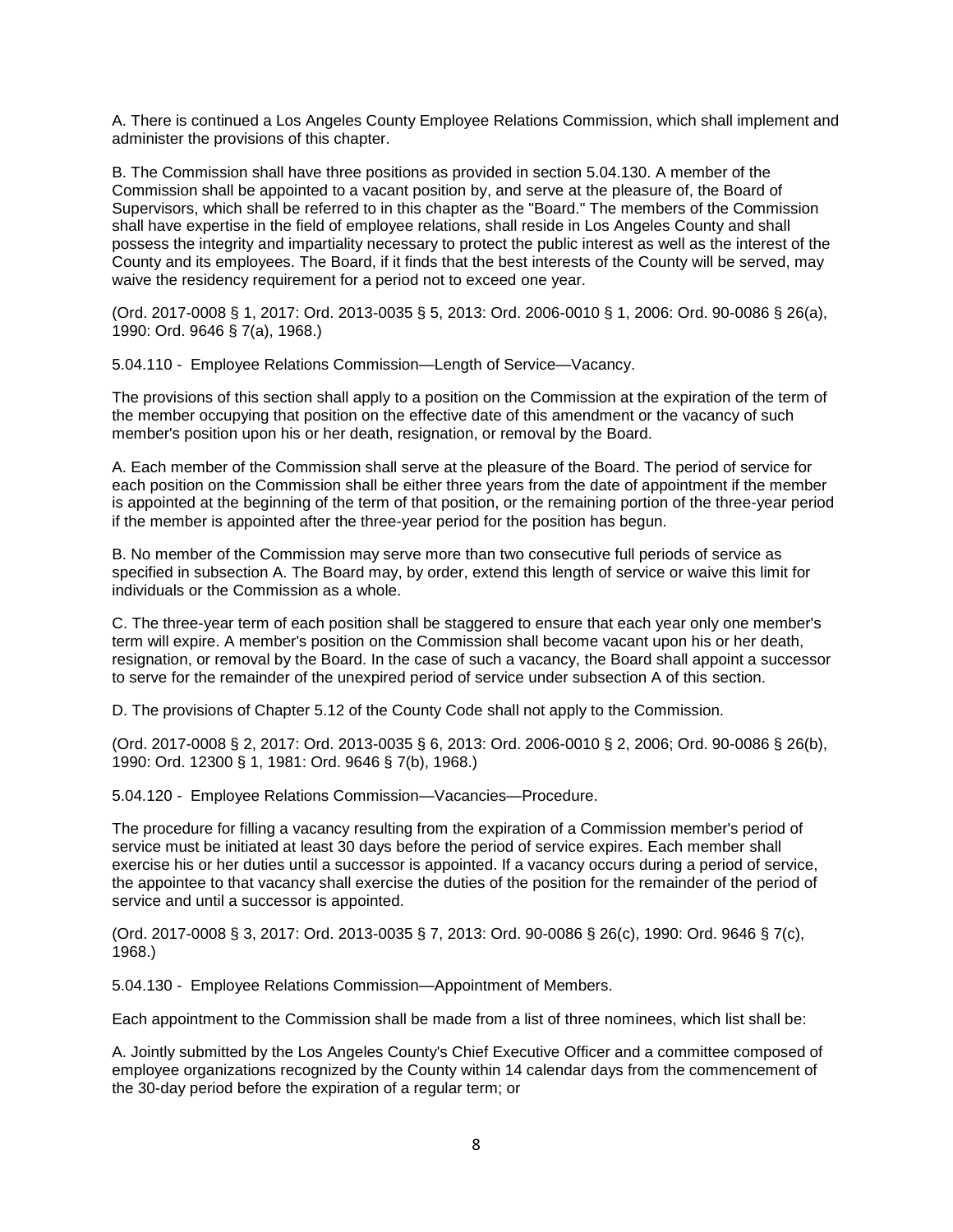B. If the parties are unable to agree within the prescribed time limit on at least three nominees for each vacancy, the parties shall, by the last day of the 14 calendar day period, jointly select a panel of three persons that will select the necessary number of nominees; or

C. If the parties are unable to agree within the prescribed time limit on at least three panel members, each party shall, by the last day of the 14 calendar day period, select one panel member and the two panel members thus selected shall jointly select the third panel member within three calendar days. In the event either party fails to select one such panel member within the prescribed time period, or in the event the two aforementioned panel members are unable to jointly select the third panel member, the Board may select the necessary panel member or members required to bring the total number to three;

D. The panel thus selected shall submit to the Board, within seven calendar days of selection, at least three nominees for the vacant position. As soon thereafter as practical, the Board shall fill the vacancy by selecting from among the three nominees submitted to it;

E. In the event the Board is appointing more than one Commissioner at a time, notwithstanding the provisions of section 5.04.110A, such appointments shall be for different periods of time in order to maintain the staggering of terms designed to preserve the Commission's continuity.

F. The Board creates the position of Employee Relations Commission Chairman Emeritus to honor a member of the Commission for distinguished service. The Chairman Emeritus shall have all the rights and duties of a member of the Commission except that he may vote only when less than three Commissioners vote on an issue.

G. Appointments to the position of Chairman Emeritus of the Employee Relations Commission may only be made by the Board upon the joint recommendation of the Chief Executive Officer and a committee of employee organizations recognized by the County. Appointment to Chairman Emeritus requires that the nominee must have held the position of Chairman of the Los Angeles County Employee Relations Commission for two consecutive terms.

(Ord. 2017-0008 § 4, 2017: Ord. 2014-0044 § 1, 2014; Ord. 2013-0035 § 8, 2013: Ord. 2010-0039 § 1, 2010; Ord. 2006-0010 § 3, 2006; Ord. 85-0032 § 1(c)—(f), 1985: Ord. 12300 § 2, 1981; Ord. 9646 § 7(d), 1968.)

5.04.140 - Employee relations commission—Meetings.

The commission shall meet regularly at least once each month and shall meet at other times upon the call of the chairman. Two members shall constitute a quorum and the votes of two members are required for action; provided, that at meetings held for exclusive purpose of conducting mediation, or fact-finding, in connection with the resolution of disputes as provided in Section 5.04.250 of this chapter, or at meetings held for the exclusive purpose of investigating an unfair employee relations practice charge, that one member shall constitute a quorum and the vote of a majority of the members attending shall be required for action. The chairman of the commission shall be elected annually by the members of the commission.

(Ord. 2013-0035 § 9, 2013: Ord. 10250 § 1, 1971: Ord. 9646 § 7(e), 1968.)

5.04.160 - Employee relations commission—Powers and duties.

The commission shall have the following duties and powers:

A. To determine in disputed cases or otherwise to approve appropriate employee representation units;

B. To arrange for and supervise the determination of certified employee representatives for appropriate units by means of elections, or such other method as the commission may approve with mutual consent of the parties involved. The results of such elections or other approved representation determination procedures shall be certified by the commission;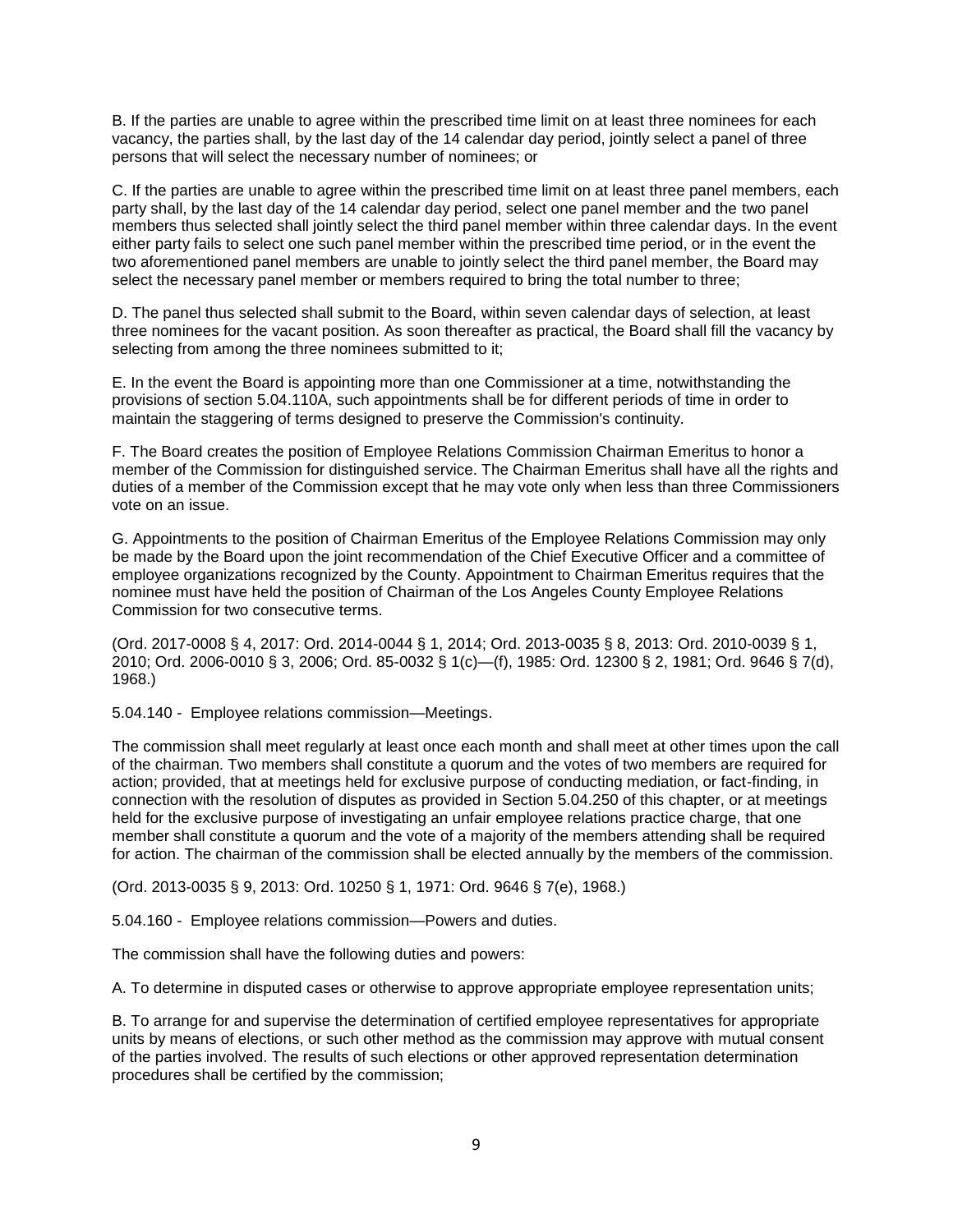C. To decide contested matters involving certification or decertification of employee organizations;

D. To act upon requests for mediation, fact-finding or arbitration of disputes as provided in Sections 5.04.230 and 5.04.250 of this chapter;

E. To investigate charges of unfair employee relations practices or violations of this chapter, and to take such action as the commission deems necessary to effectuate the policies of this chapter, including, but not limited to, the issuance of cease and desist orders;

F. To establish and maintain an adequate list of impartial mediators and fact-finders, who shall have expertise in the field of employee relations, and to appoint same as provided for in Section 5.04.250 of this chapter;

G. To conduct investigations, hear testimony, and take evidence under oath at hearings on any matter subject to its jurisdiction;

H. To administer oaths and to require the attendance of witnesses and the production of books and papers;

I. To consider and decide issues relating to rights, privileges, and duties of an employee organization in the event of a merger, amalgamation, or transfer of jurisdiction between two or more employee organizations;

J. To certify, in appropriate cases, a council of employee organizations as the majority representative of employees in an employee representation unit and to decide issues relating to such certifications;

K. To delegate to one or more commission members, employees or agents the powers or duties it deems proper;

L. To make recommendations concerning any necessary or desirable revisions in this chapter;

M. To take such other actions as the commission deems necessary to effectuate the policies of this chapter.

(Ord. 2013-0035 § 10, 2013; Ord. 9646 § 7(g), 1968.)

5.04.170 - Employee relations commission—Rules and procedures.

The commission is a separate agency of the county and is authorized, following notice and hearing, to adopt reasonable rules and procedures not inconsistent with the provisions of Ordinance 9646 or any other county ordinance and which are necessary in the performance of its duties under this chapter. The commission shall appoint from civil service eligible lists such staff as it deems appropriate to fill those positions authorized by the board of supervisors.

(Ord. 9646 § 7(h), 1968.)

5.04.180 - Employee relations commission—Conflict of interest.

If at any time any matter comes before the commission in which any member has any interest, direct or indirect, other than that of a taxpayer, said member shall publicly so state and his statement shall be recorded in the minutes of the meeting. He shall thereafter be disqualified from participating in the consideration of said matter.

(Ord. 9646 § 7(j), 1968.)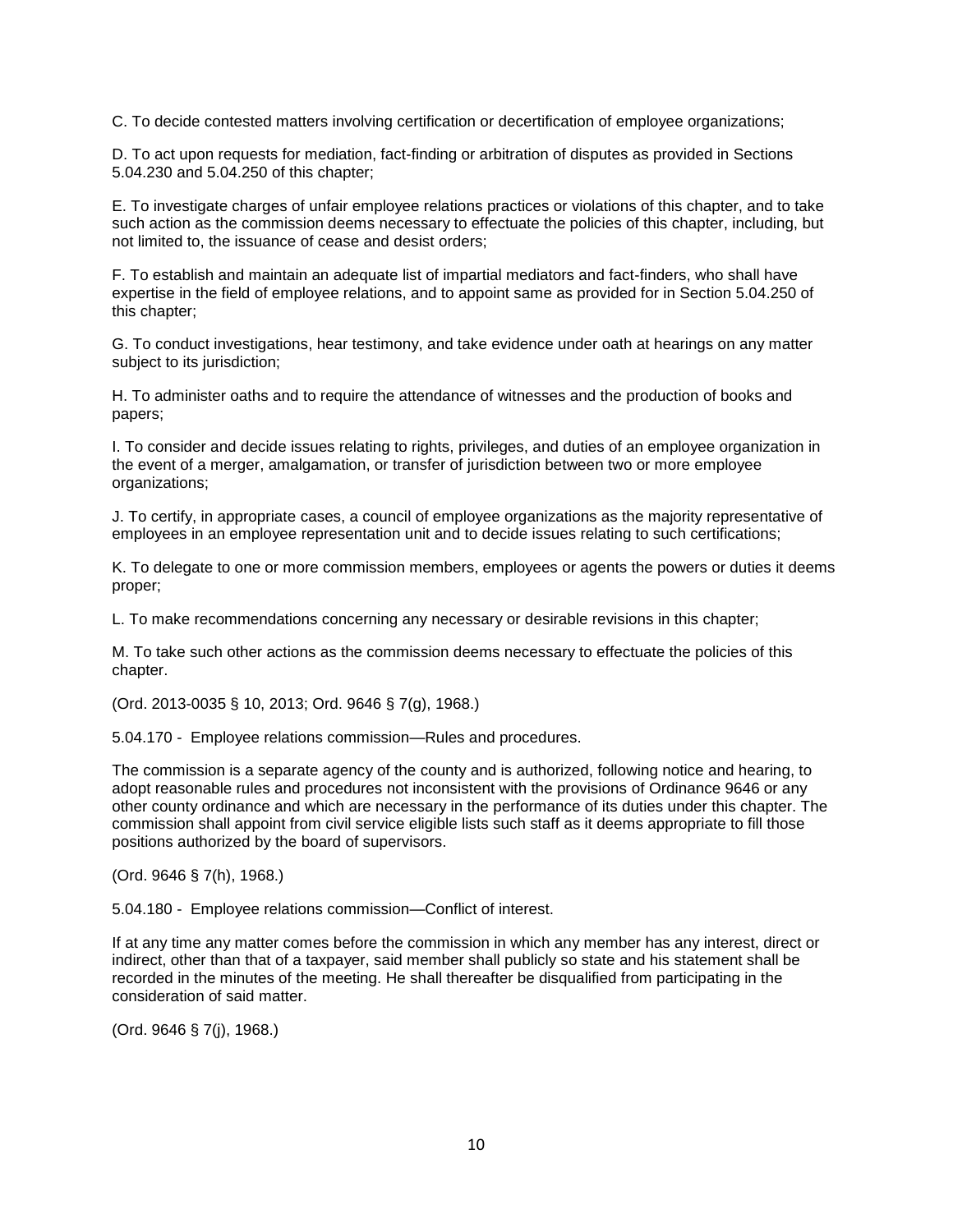5.04.190 - Employee relations commission—Office, staff and supplies.

The county shall provide appropriate office facilities, reference periodicals and books, equipment and supplies for the commission, and such staff as may be reasonably necessary to support the commission in carrying out its functions. The county also shall provide recording and transcription services for all public hearings conducted by the commission.

(Ord. 2013-0035 § 11, 2013: Ord. 9646 § 7(i), 1968.)

5.04.200 - Employee representation units—Establishment procedures.

A. A petition for certification as the majority representative of employees in an appropriate employee representation unit may be filed with the commission by an employee organization. The chief executive officer may file such a petition with the commission in the event that two or more employee organizations formally claim to represent a majority of the employees in the same overlapping employee representation unit.

B. In the determination of appropriate employee representation units the following factors, among others, are to be considered:

1. Which unit will assure employees the fullest freedom in the exercise of rights granted under this chapter.

2. The community of interest of the employees;

3. The history of employee relations in the unit, among other employees of the county, and in similar public employment;

4. The effect of the unit on the efficient operation of the public service and sound employee relations;

5. Whether management officials at the level of the unit have the power to agree or make effective recommendations to other administrative authority or the board of supervisors with respect to wages, hours and other terms and conditions of employment subject to negotiation;

6. The effect on the existing classification structure of dividing a single classification among two or more units.

C. In the establishment of employee representation units:

1. Professional employees shall not be included in a unit with nonprofessional employees unless a majority of such professional employees vote for inclusion in such unit;

2. Supervisory employees shall not be included in a unit with the nonsupervisory employees unless such supervisory employees are in the same classification with nonsupervisory employees, provided, however, that in such event, said supervisory employees shall not participate in the management of an employee organization as an officer of the organization or represent it in dealings with management representatives when such activity would result in a conflict of interest or otherwise be incompatible with law or the official duties of the employees;

3. Management and confidential employees shall not be included in the same unit with no management or no confidential employees.

D. The commission shall conduct a hearing on each contested employee representation unit only after first giving the employee organization concerned and the chief administrative officer reasonable notice of the time and place of such hearing. The commission may require the parties concerned to submit such additional information or materials as it deems proper and necessary. The commission shall make the decision on the appropriate unit and issue the notice thereon.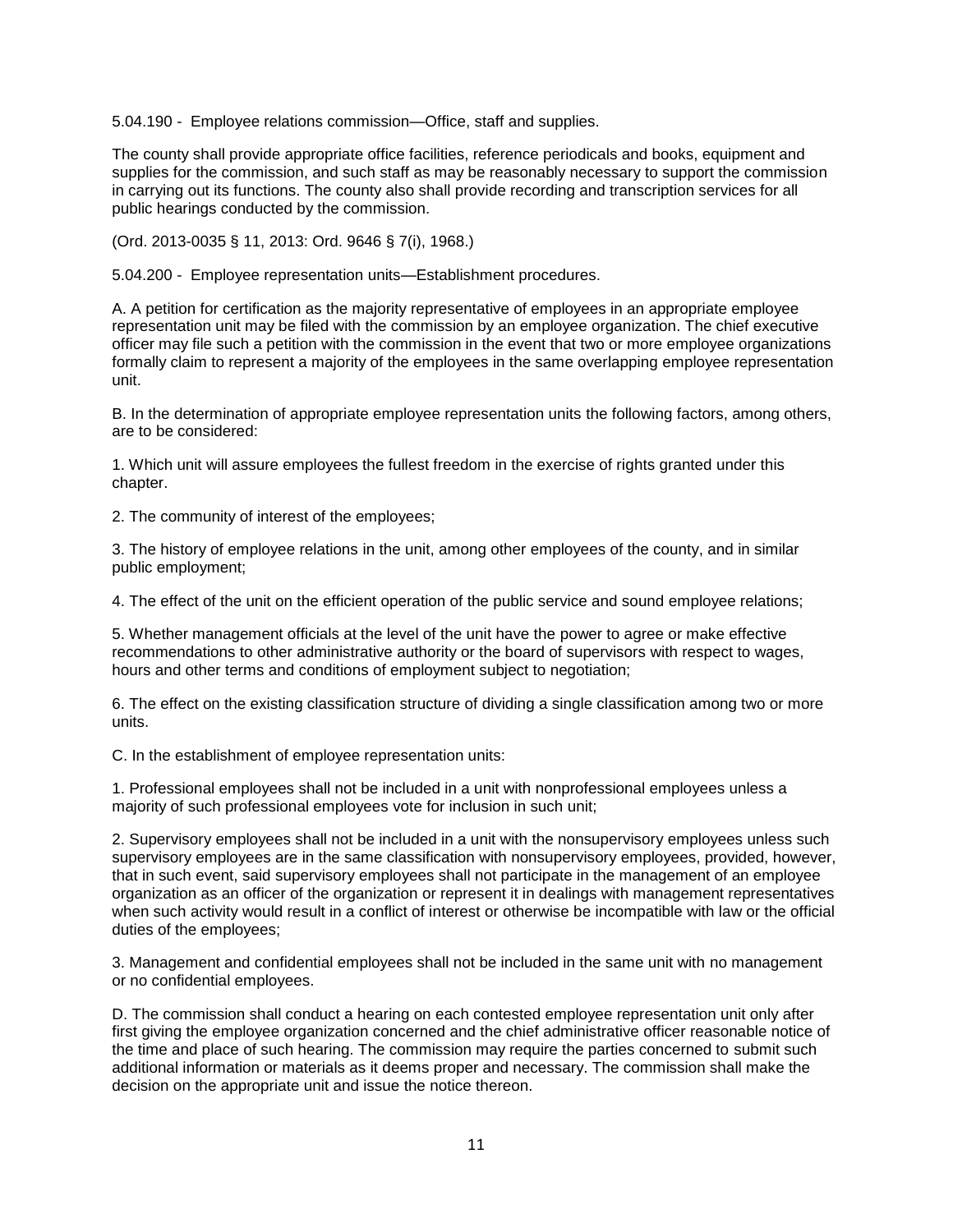E. Agreement of the parties involved on the scope of any employee representation unit is subject to the commission's concurrence that such unit is appropriate.

F. The commission shall determine any dispute concerning the relationship between existing employee representation units involving the addition of new classes to, or the deletion of classes from the salary ordinance.

(Ord. 2013-0035 § 12, 2013; Ord. 85-0032 § 1(g), (h), 1985; Ord. 9646 § 8, 1968.)

5.04.210 - Certification of employee organizations.

Following notice and hearing, the commission shall adopt rules and regulations governing the certification and decertification of employee organizations. Only employee organizations that have been certified as majority representatives of appropriate employee representation units shall be entitled to negotiate on wages, hours, and other terms and conditions of employment for such units. This shall not preclude other employee organizations, or individual employees, from conferring with management representatives on employee relations matters of concern to them.

(Ord. 9646 § 9, 1968.)

5.04.220 - Activity of organizations on county property—Payroll deductions.

A. Subject to appeal to the commission, the chief executive officer shall have the right to promulgate rules and regulations governing the activity of certified employee organizations on county property, including procedures for conferring with management, use of bulletin boards and other county facilities, and solicitation of membership.

B. Payroll deduction may be made for membership dues to employee organizations in accordance with applicable law and county rules.

(Ord. 2013-0035 § 13, 2013: Ord. 85-0032 § 1(i), 1985; Ord. 9646 § 10, 1968.)

5.04.230 - Grievances.

A. A grievance is any dispute concerning the interpretation or application of this chapter, or of a written agreement between the county and a certified employee organization, or of rules or regulations governing personnel practices or working conditions. A dispute over the terms of an initial or renewed collective agreement does not constitute a grievance.

B. The county and any certified employee organization may negotiate a procedure for handling grievances arising within the unit for which such organization has been certified.

C. The county and a certified employee organization may negotiate an agreement providing for final and binding arbitration of unresolved grievances, subject to such limitations on the scope of arbitrable grievances as the parties may deem appropriate or as may be required by law. Arbitrations conducted under such provisions shall be governed by the appropriate sections of the California Code of Civil Procedure. The fees and expenses of arbitrators shall be shared equally by the parties involved. The processes for these arbitrations shall be established by agreement of the parties. The commission shall establish rules for the requests for arbitration, and shall provide to the parties a list of arbitrators, from which they may select an arbitrator, from the California State Mediation and Conciliation Service, or other independent association of arbitrators that the parties jointly request. The commission shall provide such lists for any arbitration requests authorized by this chapter.

D. Nothing in this section shall be deemed to supersede the authority of the civil service commission. However, nothing contained herein shall preclude the civil service commission from adopting rules permitting it, in its discretion, to decline jurisdiction over appeals by employees who have expressly consented to have their grievances resolved under a negotiated grievance or arbitration procedure.

(Ord. 2013-0035 § 14, 2013; Ord. 9646 § 11, 1968.)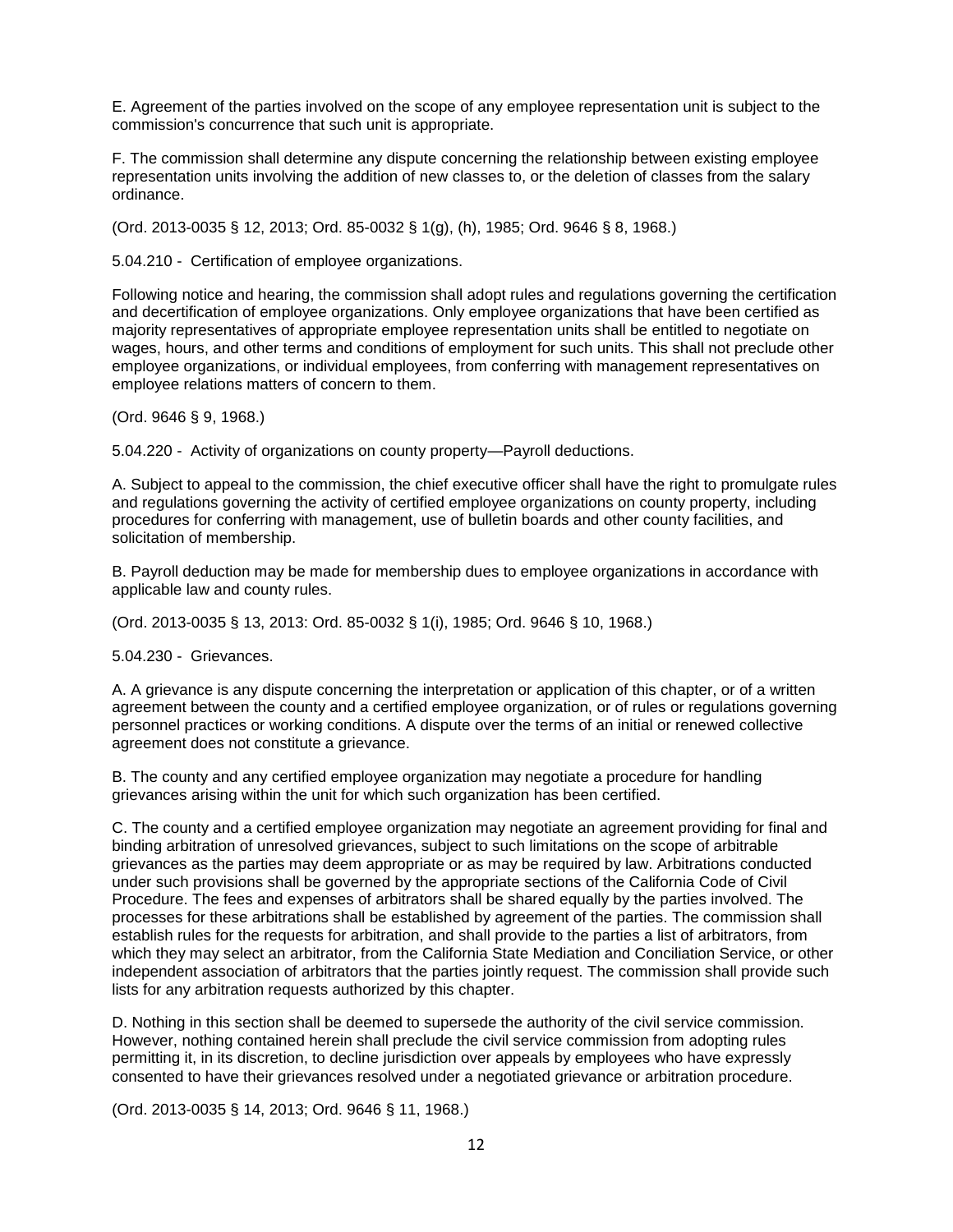5.04.240 - Unfair employee relations practices designated—Corrective action.

A. It shall be an unfair employee relations practice for the county:

1. To interfere with, restrain, or coerce employees in the exercise of the rights recognized or granted in this chapter;

2. To dominate or interfere with the formation of any employee organizations or contribute financial support to it, provided that the county may permit the use of county facilities, make dues deductions, and permit employees who are officers or representatives of employee organizations to confer with county officials during working hours without loss of time or pay, subject to applicable regulations;

3. To refuse to negotiate with representatives of certified employee organizations on negotiable matters.

B. It shall be an unfair employee relations practice for employee organizations or their representatives or members:

1. To interfere with, restrain or coerce employees in the exercise of the rights recognized or granted in this chapter;

2. To refuse to negotiate with county officials on negotiable matters, when the employee organization involved has been certified as the majority representative.

C. With respect to the impasse procedures set forth in Section 5.04.250 of this chapter, it shall be an unfair employee relations practice for either the county or a certified employee organization to fail or refuse to cooperate with the commission or with any mediators or fact-finders designated by it.

D. Charges of violations of this section or of this chapter, or of applicable rules or regulations may be initiated by a management representative, by a representative of any employee organization or by an individual employee or group of employees. Such charges shall be filed in writing with the commission. Each charge so filed shall be processed in accordance with the rules and regulations of the commission.

E. If the commission decides that the county has engaged in an unfair employee relations practice or had otherwise violated this chapter or any rule or regulation issued thereunder, the commission shall direct the county to take appropriate corrective action.

1. Such order shall be binding on the county, unless it requires action by the board of supervisors to make appropriations adjustments, transfers or revisions as provided by Section 29000 et seq. of the Government Code, or the adoption of a county ordinance by the board of supervisors. If the county fails to take action to comply with a binding order of the commission within such reasonable time as the commission may specify, an aggrieved party may petition the Superior Court for a writ of mandate to enforce the order.

2. If the commission's decision and order requires action by the board of supervisors as set forth above, the chief executive officer shall submit the appropriate documents and materials to the board of supervisors to enable it to take such action. If the board of supervisors does not take action within such reasonable time as the commission may specify, the commission shall so notify the other parties. An aggrieved party may then seek judicial relief from the Superior Court for enforcement of the commission's order to the extent that compliance with such order is required by state law, or by this chapter or any valid rule or regulation issued thereunder. Notwithstanding the failure of the board of supervisors to take such action, the Superior Court shall have jurisdiction to exercise its independent judgment on the evidence in light of the whole record and in its discretion to take additional evidence and to issue a writ of mandamus enforcing the commission's order on a finding by the Superior Court that the county has committed an unfair employee relations practice in violation of state law, or this chapter.

F. If the decision is that an employee organization or its representatives or members have engaged in an unfair employee relations practice, or have otherwise violated this chapter or any rule or regulation issued thereunder, the commission shall direct the offending party to take appropriate corrective action. If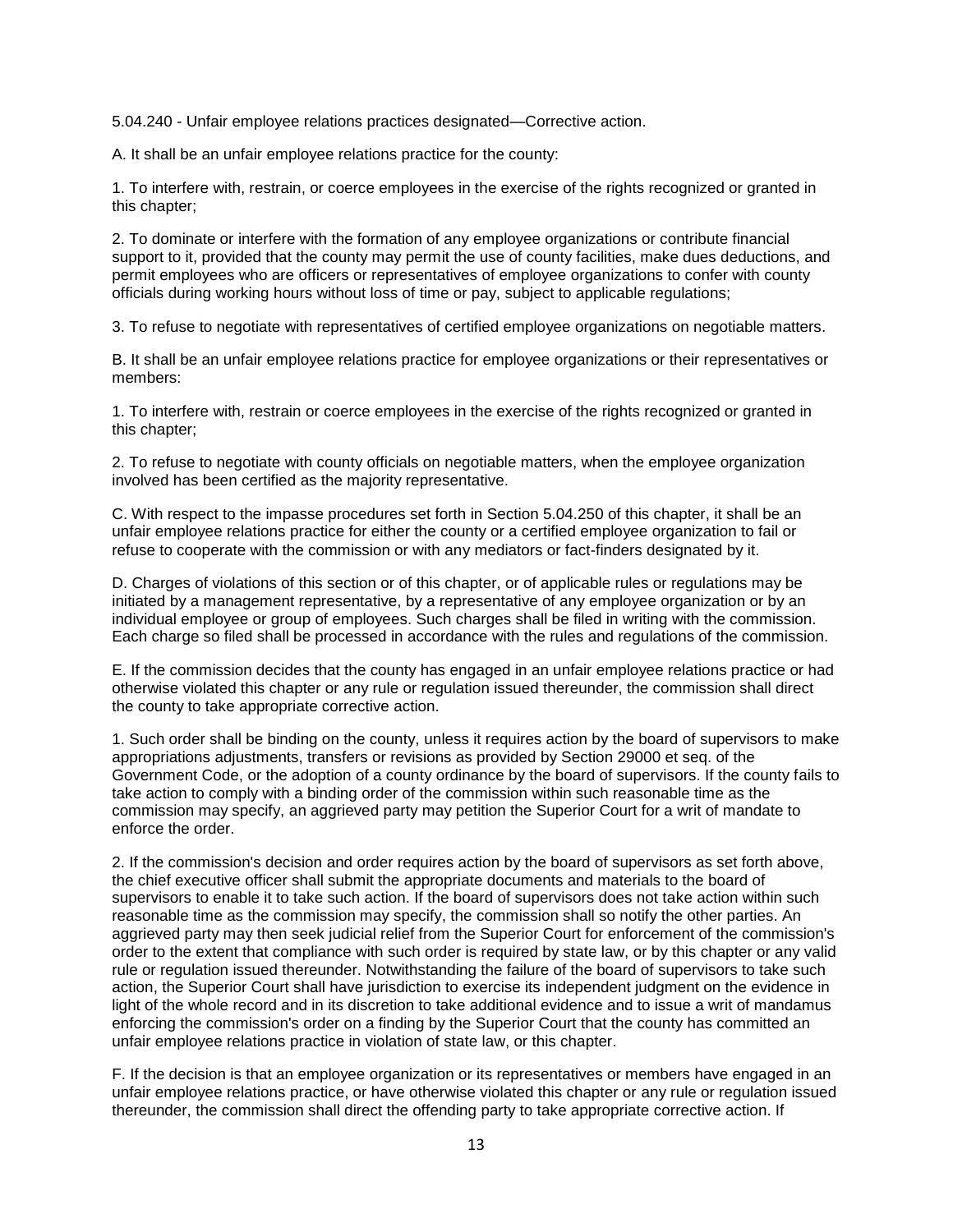compliance with the commission's decision is not obtained within the time specified by the commission, it shall so notify the chief executive officer who may then take appropriate action, subject, however, to appeal to the commission by the affected party.

(Ord. 2013-0035 § 15, 2013; Ord. 85-0032 § 1(i), (j), 1985; Ord. 11155 § 1, 1975; Ord. 9646 § 12, 1968.)

5.04.250 - Impasse resolution procedures.

A. If the appropriate management representatives and the representatives of a certified employee organization reach an impasse, the matter may be submitted to the commission by either party.

B. The commission shall consider all requests for mediation, fact-finding or arbitration under this section. If the commission concludes that there has been insufficient effort between the parties to resolve the impasse, it may deny the request and remand the matter to the parties for further consideration. If the commission concludes that such further consideration would not result in settlement, it may in its discretion attempt to mediate the dispute, or it may appoint one or more mediators or fact-finders to assist the parties. The commission may institute mediation or fact-finding on its own motion, on initial/successor memorandum of understanding. The commission may invoke arbitration only by mutual consent of the parties. The processes for these arbitrations shall be established by agreement of the parties.

C. The following constitute the jurisdictional and procedural requirements for the implementation of mediation, fact-finding or arbitration on initial/successor memorandum of understanding:

1. Mediation, when requested by either party at interest or instituted by commission initiative, prior to factfinding, is authorized in connection with all disputed matters. All mediation proceedings shall be private. The mediator or mediators shall prepare and file a confidential report with the commission.

2. Fact-finding, when requested by either party or instituted by commission initiative, is authorized in connection with all disputed matters. The recommendations of the fact-finder or fact-finders shall be limited to the issues originally referred for dispute settlement. Fact-finding proceedings shall be public or private as determined by the commission. The fact-finding report shall be filed with the commission. The commission shall, within five calendar days, transmit copies thereof to the parties in interest and may, in its discretion, make the report public.

3. Request for fact-finding must be filed with the commission within 10 business days of impasse or the conclusion of mediation.

4. Arbitration of the terms of initial or renewed collective agreements shall be permitted only by written request of the parties to the dispute and the scope or such arbitration shall be subject to such limitations as may be set forth in said written request. The processes for these arbitrations shall be established by agreement of the parties.

D. The fees and expenses, if any, of mediators, fact-finders and arbitrators shall be shared equally by the parties involved. Standard rates of compensation for mediators and fact-finders shall be determined by the commission, subject to approval by the board of supervisors. The county shall furnish meeting space and recording and transcribing services when requested for such proceedings.

E. The following constitute the procedural requirements for the implementation of mediation and factfinding on County Charter amendments or other matters subject to referendum:

1. All proposals under this section must be submitted to the other party at least 90 calendar days prior to the final date to place the measure on the ballot.

2. Negotiations shall begin within 10 calendar days of receipt of proposals, and shall be for a period necessary to reach agreement, but in no event longer than 90 calendar days from receipt of proposal.